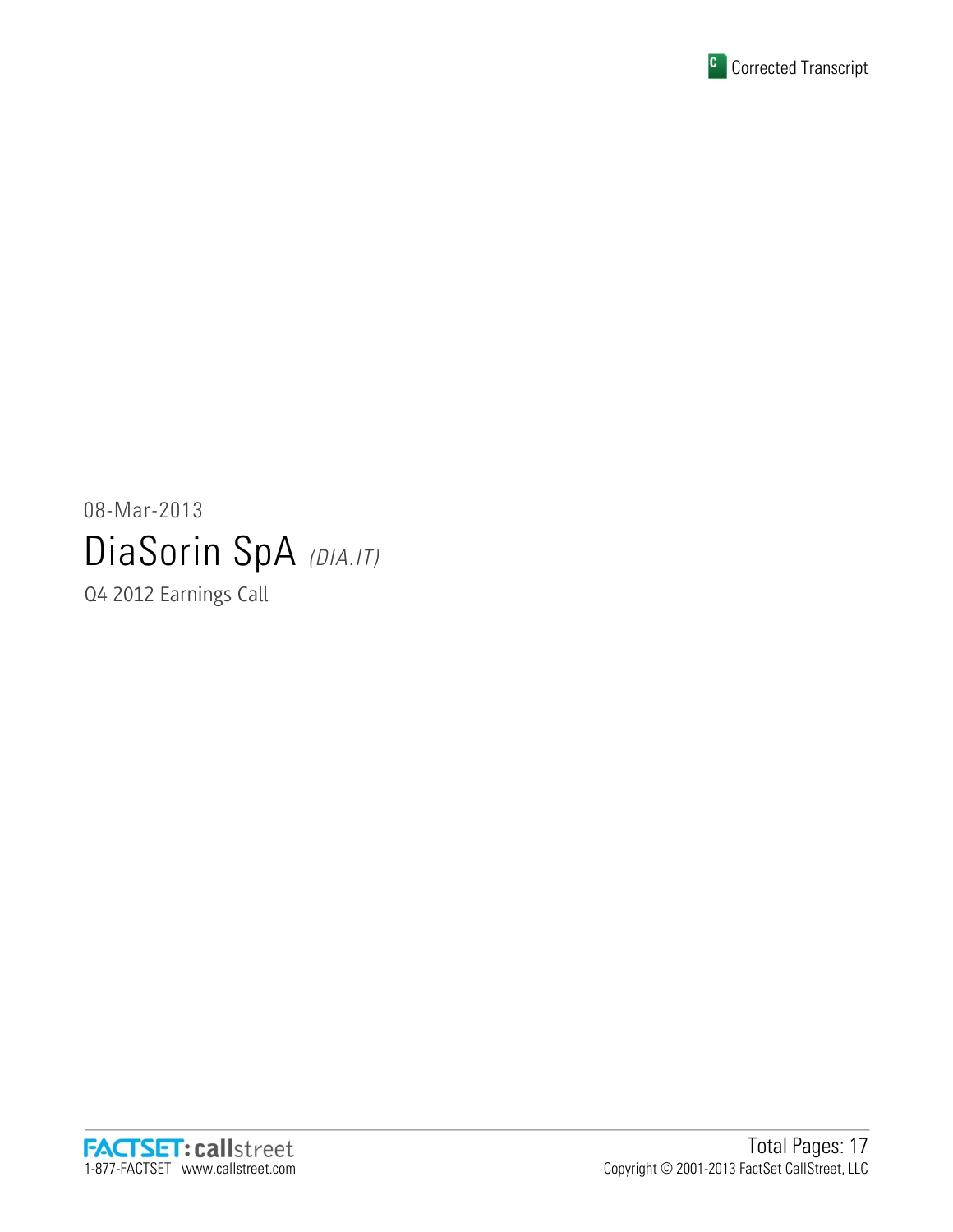## CORPORATE PARTICIPANTS CORPORATE PARTICIPANTS

Carlo Rosa CEO, Executive Director & General Manager, DiaSorin SpA

Pier Luigi de Angelis Chief Financial Officer & Senior Corporate VP, DiaSorin SpA

## OTHER PARTICIPANTS

Romain Zana Analyst, Exane BNP Paribas SA

Luigi de Bellis Analyst, Equita SIM SpA

Martin R. Wales Analyst, UBS Ltd. (Broker)

Peter J. Welford Analyst, Jefferies International Ltd.

Maura Garbero Analyst, One Investments Holding SAGL

Maja S. Pataki Analyst, Kepler Capital Markets SA (Switzerland)

Sachin Soni Analyst, Kempen & Co. NV (Broker)

## MANAGEMENT DISCUSSION SECTION

Operator: Good afternoon. This is Chorus Call conference operator. Welcome and thank you for joining the DiaSorin Full Year 2012 Results Conference Call.

As a remainder, all participants are in listen-only mode. After the presentation, there will be an opportunity to ask questions. [Operator Instructions]

At this moment, I would like to turn the conference over to Mr. Carlo Rosa, CEO of DiaSorin. Please go ahead, sir.

### Carlo Rosa

CEO, Executive Director & General Manager, DiaSorin SpA

Yes. Thank you, operator. Good afternoon and welcome to the DiaSorin Full Year Results. I'm going to comment on the full year results, with focus on the last quarter.

First, let's discuss revenues. As usual, I will comment separately Vitamin D from non-Vitamin D sales. DiaSorin non-Vitamin D sales grew 14% in 2012, with an acceleration in quarter four where we experienced a growth in excess of 19%. In particular, sales were strong in Europe, Asia Pacific and in the U.S. and, in general, were driven by either the launch of LIAISON XL or the introduction of the new products in the previous quarter. All these clearly had positively affected the end of the year.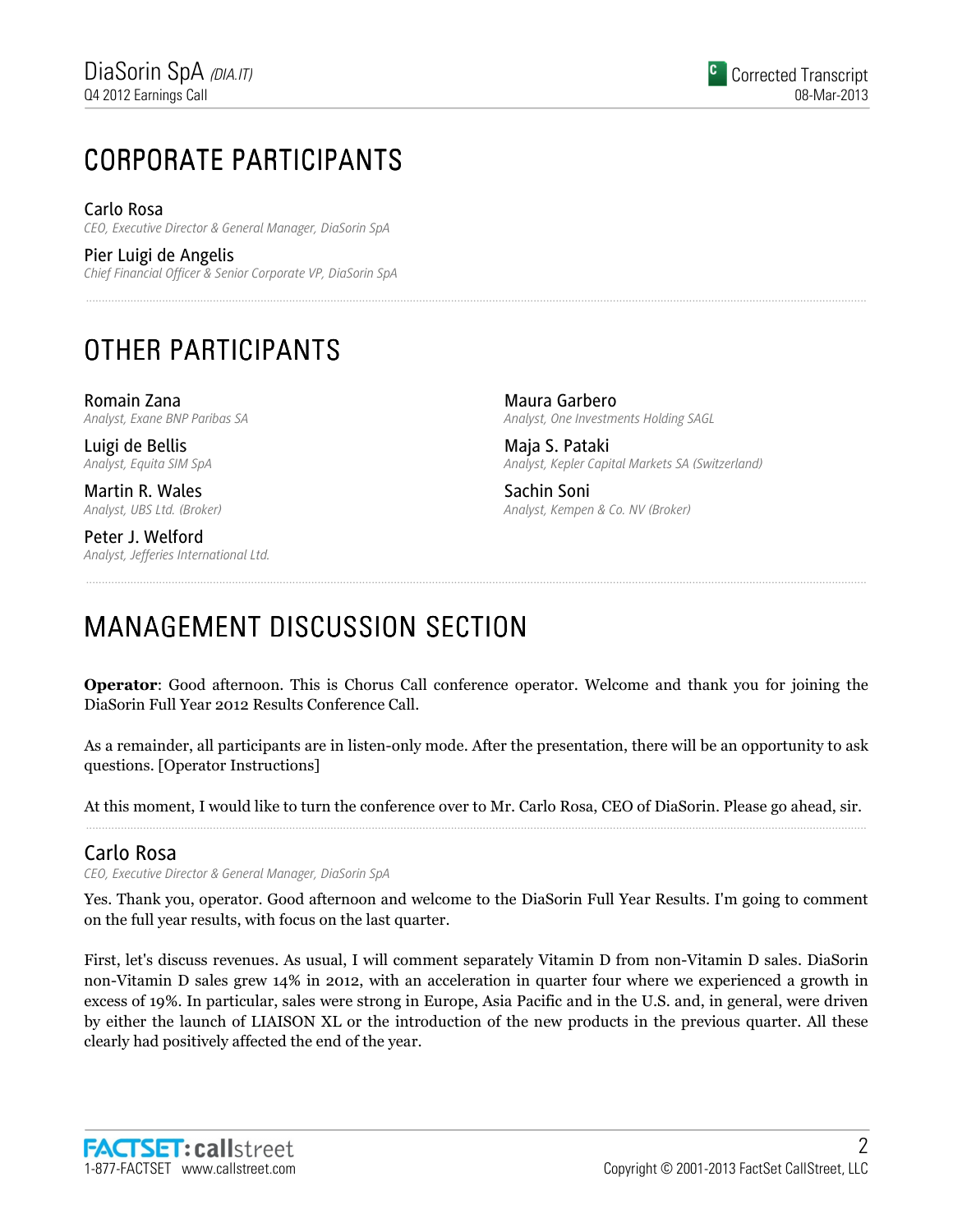Worth noting is the strong growth, especially in Q4, of the instrument sales, which grew 40% over the previous year. This is related to the launch of the LIAISON XL in certain strategic countries covered by third-party distributors and it will affect positively reagent sales in the coming quarters.

Vitamin D declined 13.5% in Q4, mainly driven by U.S. pricing since all contract renegotiation which happened in the previous quarters are coming into full effect.

From a geographical point of view, Europe has finally shown signs of recovery and in all countries, I would say, with the exception of France that I will discuss later. In Italy, notwithstanding a sharp market decline of more than 4%, which has been reported by the local association of diagnostic manufacturers, DiaSorin grew 5% in Q4 and was able to offset the negative results of the first half of 2012.

In Germany, sales grew 8.6% in the quarter, and this is tied to the continuous growth of LIAISON XL installed base and the fact that we were able to sign up in the previous quarters some big laboratory chains and we saw the first impact in quarter four.

Finally, France. In France, we saw sales stabilizing after we have taken the hit on Vitamin D volume throughout the previous quarters. If you remember, we did discuss in the previous calls the fact that at the end of 2010 until the first quarter of 2011, a competitor withdrew the Vitamin D, we did benefit for increased volume in France, and this effect has disappeared throughout 2012.

Asia. In Asia, we saw an acceleration of sale, which grew 27% in Q4 over the previous year and it is mainly related to the performance of sales in China and the launch of LIAISON XL in certain key markets in this region.

In Latin America, we, as other companies, had been hit in quarter four by the strike of the ANVISA, which has limited our ability to import products through the months of October and November. So, we were allowed only to live with local inventory and a few shipments that went through. This clearly has affected our ability to supply customers. This is – has happened with many other competitors. And this explains why we had a very awkward fourth quarter in the region. Importation resumed regularly end of December and we're currently experiencing a regular flow of products and sales in Q1 of 2013.

In the rest of the Latin America region, sales continued to grow double-digit, especially in Mexico where the LIAISON XL was launched recently in Q4.

Now, let me comment on the installed base. As far as the installed base is concerned, placements of LIAISON XL were very strong. And in the quarter, we placed 125 systems worldwide, bringing the overall base of XL to exceed 600 units. So, this is a very good result for the company.

Now, I would like to discuss margins. As far as margins are concerned, it is important understand the reason for the erosion which we experienced in 2012 and particularly in quarter four. As you may remember, we predicted that Vitamin D would have affected EBITDA margins by roughly 200 basis points in 2012. What we have seen is in fact in line with expectation, with a contribution of price repositioning of Vitamin D of a little bit short of 250 basis points. The remaining 100 basis points of erosion were related to a different weight of instrument sales on total revenues.

Just for you to understand, this is especially true in quarter four, where instruments revenue grew 40% versus previous year and represented 12.5% of revenues versus 10.5% in the previous three quarters.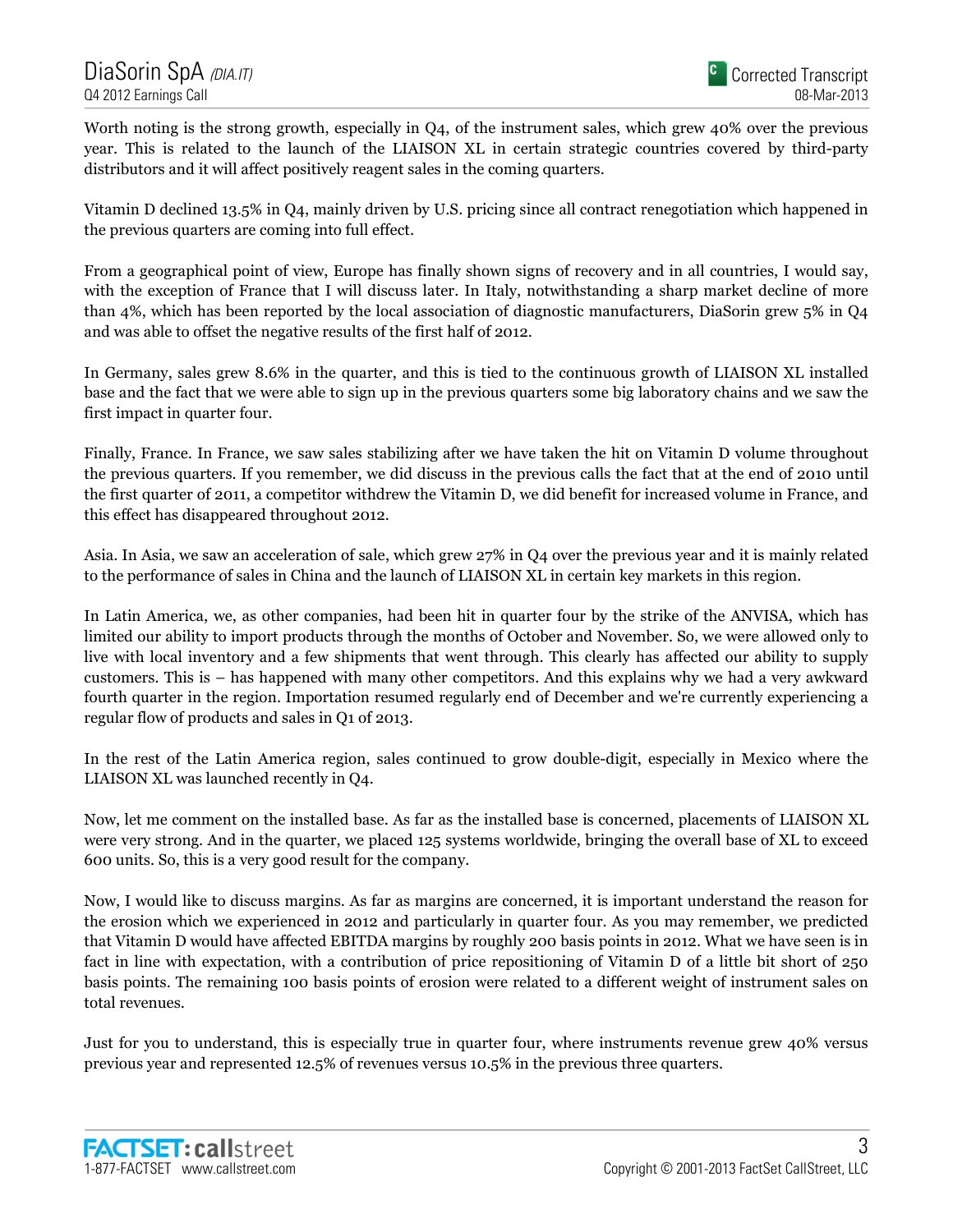For your reference, in Q4 last year, instrument revenues were only 9% in the quarter. So, this has been an outstanding quarter in terms of instrument revenues. Again, this is related to the fact that we launched the LIAISON XL in similar geographies – strategic geographies covered by third-party distributors so there is an initial outflow of LIAISON XL to the distributor but very clearly this will start to contribute positively to reagent sales starting from quarter one.

However, as far as Q4 is concerned, there is a further element which has affected our EBITDA margin. This has to do with the fact that in quarter four, we now have the full commercial sales force which is dedicated to the launch of our molecular product line. So, it is the first quarter where we see full impact of  $-$  on the operating expenses level for our molecular assay.

Clearly, in 2013, these expenses will be offset by the fact that revenues would be generated for this product line. For the time being, we'll just see the cost associated with the start-up.

Now, I will move now to the financials and will allow our CFO to comment on it. And then, we'll discuss guidance, and then we will open up the Q&A. Pier?

### Pier Luigi de Angelis

Chief Financial Officer & Senior Corporate VP, DiaSorin SpA

Thank you, Carlo. Ladies and gentlemen, good afternoon. Let me focus your attention on some key relevant points of 2012.

Looking at the profit and loss figure, it is worth mentioning our capability to achieve good results in terms of revenue. Despite the difficult worldwide economy, especially in Europe, which, combined with Vitamin D pricing pressure already commented by Carlo, affected our capability in growing double-digit across all the rest of the CLIA menu ex-Vitamin D.

2012 was confirmed a transitional year, where double-digit growth across all the CLIA menu and the Vitamin D decrease offset respectfully each other.

I also would like to stress the fact that today DiaSorin is the company with the largest menu of CLIA technology all around the world, having achieved the target of 100 assays on the LIAISON platform. The completeness of our product offering across the main clinical areas served in the immunodiagnostic market is positioning DiaSorin as a diagnostic specialist company, also able to serve the mainstream product demand from big lab chains and laboratories.

Another relevant driver of 2012 was certainly our LIAISON XL, which is gaining more and more importance also as we speak. As an example of the success, let me remind you that we had successfully launched the LIAISON XL last December in Shanghai, setting the base for a great success of reagent sales in such a relevant country.

And in Q4 2012, we also have achieved the approval for LIAISON XL in Brazil, where we are showing the market to get more relevant reagents revenues, thanks to the new analyzer installed. All these things highly correspond in the revenue achieved in 2012, which have totaled  $\epsilon_{434}$  million.

As far as the marginality of the group and on our capability to keep our margin high, Carlo already deeply commented on them. So, let me still only stress again the fact that we are comfortable in keeping an important marginality going forward, thanks to the fact that all our CLIA products enjoyed a stand up margin in line with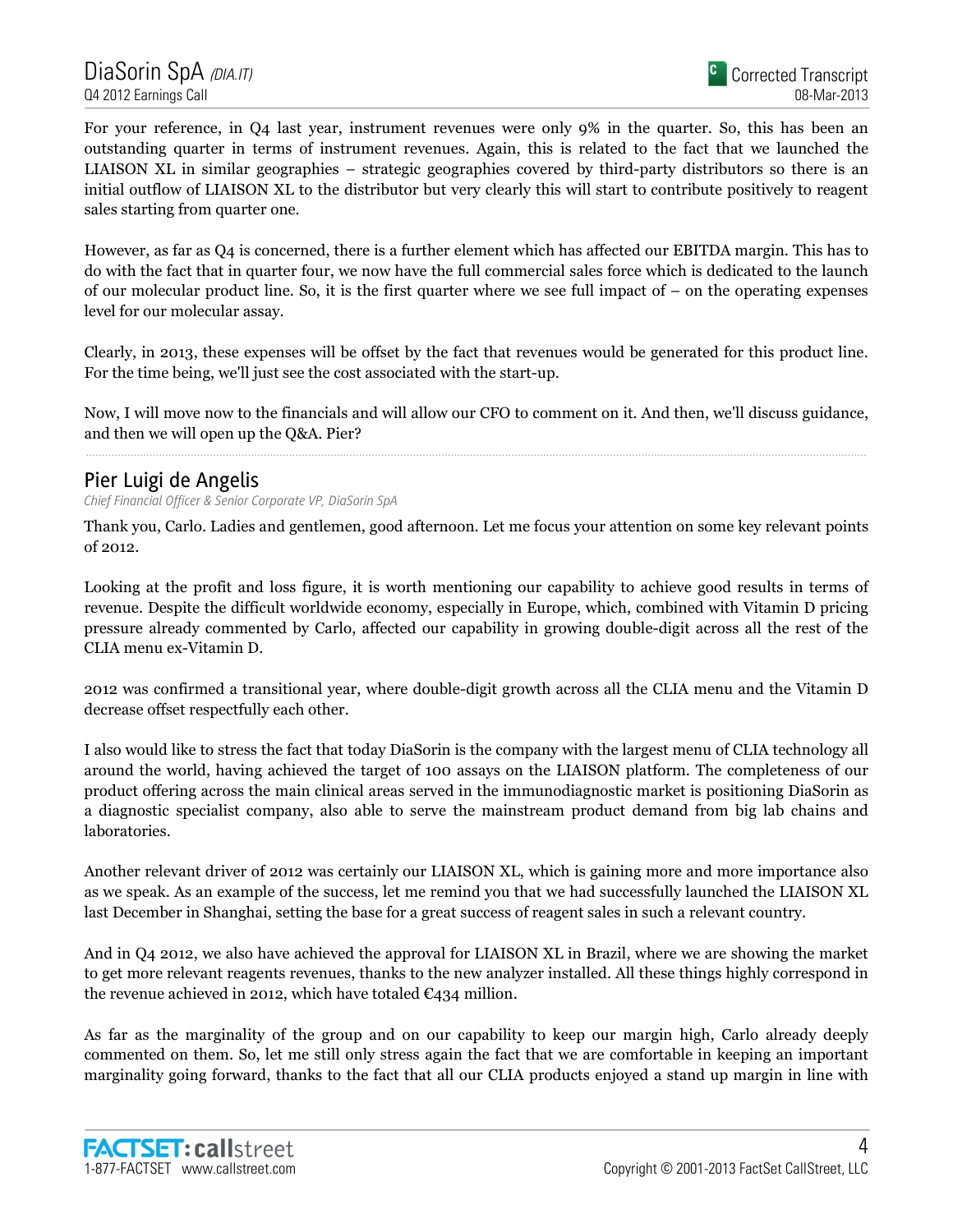Vitamin D and that their revenue trend grew above 14% during the year, which had also in the last quarter of 2012 with growth of more than 19%.

I would like to also like to point out our capability in containing our operating expenses. If we consider 2012, the increase of 5.7% would have been 130 basis points lower when considering this expense at cost [indiscernible] (12:04) excluding the staff cost for the launch of the new molecular business, namely R&D, sales and marketing, operating and manufacturing cost.

We're also really comfortable on our capability in generating a substantial amount of cash during the year. Also, thanks to a wiser management of our networking capital, where we have been able to reduce the timing in cashing our receivable while keeping under control our inventory level, only up about €2 million negative vis-à-vis the end of 2011.

Last, but not least, let me focus on some other relevant figures of the company. Our net financial position was equal to  $\epsilon$ 92.2 million before the distribution of a special dividend of  $\epsilon$ 0.83 per share, equal to  $\epsilon$ 45.1 million based on January 3, 2013. After the payment, the net financial position is still  $\epsilon_{5.5}$  million higher than the end of 2011.

In 2012, we have been able to generate again a consistent amount of cash. Our free cash flow was in fact equaled to €82.6 million, comparable to €82.7 million generated in 2011.

Our net result was still and again relevant to allow the board of directors to motion to the next shareholder meeting the approval of the distribution of dividend of  $\epsilon_{27.2}$  million, equal to  $\epsilon_{0.50}$  on each share outstanding, ex-treasury share, which is to be paid on May 23, 2013.

### Carlo Rosa

CEO, Executive Director & General Manager, DiaSorin SpA

Thank you, Pier. Listen, let me just cover the guidance for the 2013, and then we move on to the Q&A session.

As far as revenues is concerned, we feel comfortable with a growth between 2% and 4% at constant exchange rate, and we expect molecular revenues to represent at least  $\epsilon_5$  million of the total revenues.

As far as EBITDA is concerned, we expect the EBITDA to stay flat in absolute value at constant exchange rate versus what we achieved in 2012, with an absorption from the molecular business equal to €6 million, and this is a result of the investments which are necessary to develop this business.

Very clearly, these finances are start-up. We have a lot of costs which are associated with sales, marketing activity, more research and development and, therefore, we still expect that in 2013, the molecular business will not be a positive contributor to our EBITDA.

As far as guidance for new system installation of LIAISON and LIAISON XL, we believe that we would exceed 550 in place in 2013.

So, I would now open the session for Q&A. Thank you.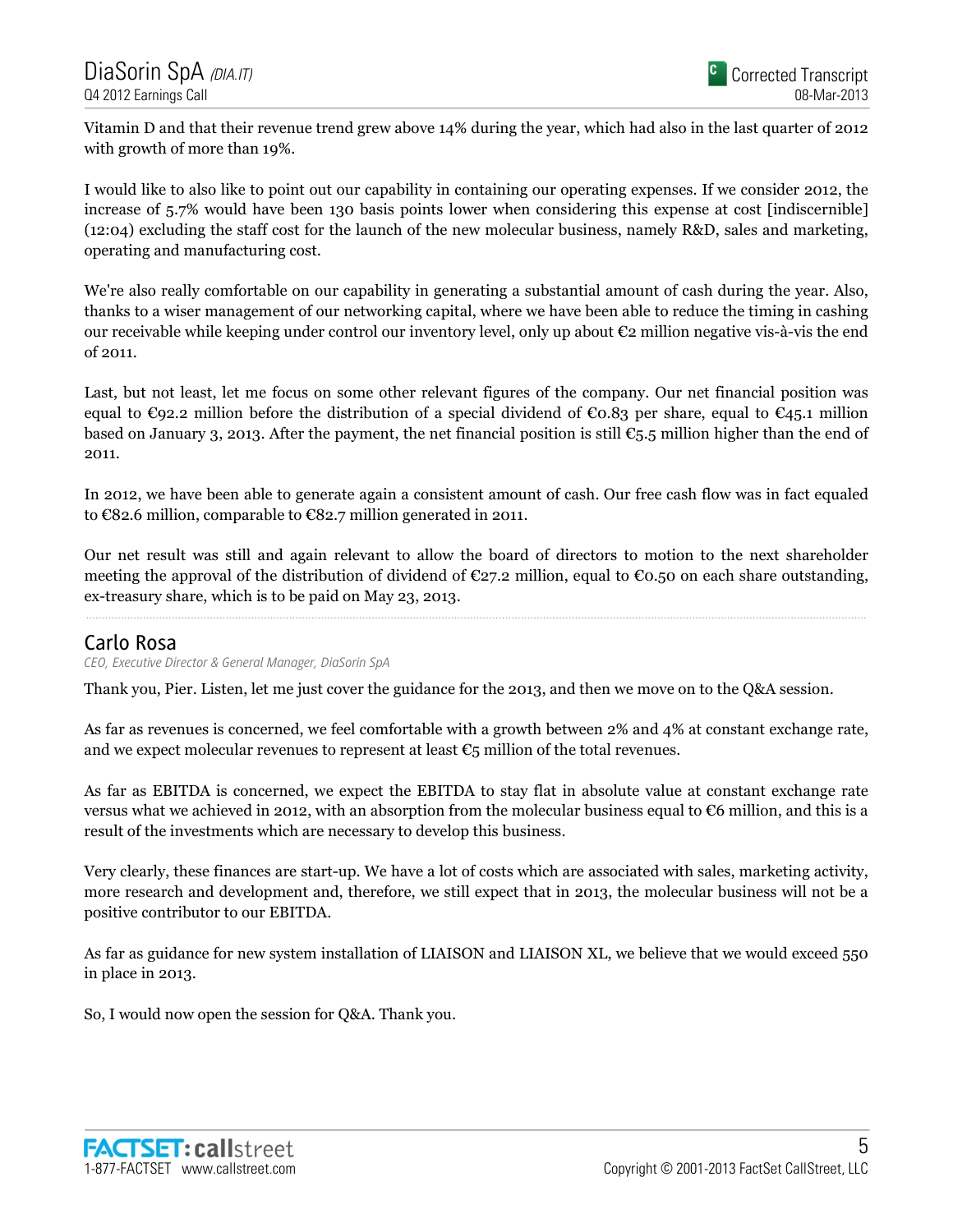Operator: Excuse me, this is the Chorus Call conference operator. We will now begin the question-and-answer session. [Operator instructions] The first question is from Romain Zana of Exane BNP Paribas. Please go ahead.

**Romain Zana**<br>Analyst, Exane BNP Paribas SA **Romain Zana**<br>Analyst, Exane BNP Paribas SA  $\bigodot$ 

Yes. Good afternoon, gentlemen. Thanks for taking my questions. I have two, actually. The first one on Vitamin D. You detailed in the press that Vitamin D in the U.S. was down around 21% in the full year 2012. Could you tell us what was the underlying volume market growth in the U.S. on Vitamin D? And also, the same question for Europe.

And second question is rather a big picture question on margin. Your 2015 guidance suggests that the EBITDA margin will return to the level above 42%, so in the long term. Do you still believe that it is realistic and, if yes, what should – why should we see a reversing trend at some point of time? Thank you.

#### Carlo Rosa

CEO, Executive Director & General Manager, DiaSorin SpA

Yes. Romain, I'll take the Vitamin D first. The Vitamin D growth in the U.S. was simply not there. We – in terms of volume, we estimate that the volume – that the volume has been quite flat vis-à-vis the previous year. The best way for us to judge what the market does is to look at our largest customer. It does represent a significant share of the U.S. market and in fact those volumes were flat. We reached – the U.S. market has reached now a very high level of penetration and Vitamin D has become a routine parameter there, also for the annual physical checks. So I don't expect to see any positive volume contribution going forward.

As far as Europe is concerned, as we have discussed many times, I think that it is very different from country to country. There are countries like Italy and Germany, for example, where we still have growth between 15% and 30%. Other countries like France, where it's more flattish as far as volume is concerned. Very clearly, the appearance of more and more competitor has affected the pricing compared to what you had seen, for example, two years ago, not to the same extent of the U.S. but marginally there has been a price effect in Europe as well.

Other geographies, I think in Australia, still you see a single-digit growth, which is outstanding seeing the level of penetration. And another very large market, which is Israel, I think with the only exception that I've seen in the world so far where a conscientious effort has been made to educate certain physicians not to test Vitamin D and we have seen decline of volume in Israel between 10% and 15%.

Now, as far as margins for long-term vision, when we have prepared the plan in 2010 – yes, 2010 was presented in 2011 – very clearly, it was a different world in two ways. I think it was a different world from a financial point of view because we have seen that the things have changed significantly, especially in Europe, after that date. And second, we made an assumption of the kind that Vitamin D would have been flat so we were expecting – we were expecting volume to become flat.

In competition, clearly, we did not foresee the effects of some limited-time crazy pricing that some competitors have applied especially in the U.S. So [ph] we owned (20:24) to ourselves a plan that will be issued by the second part of this year. And I just want to understand how stable is the European market and how can we rely on that and, based on that, we can put together a forecast that we issue to the market for sure by the end of the year.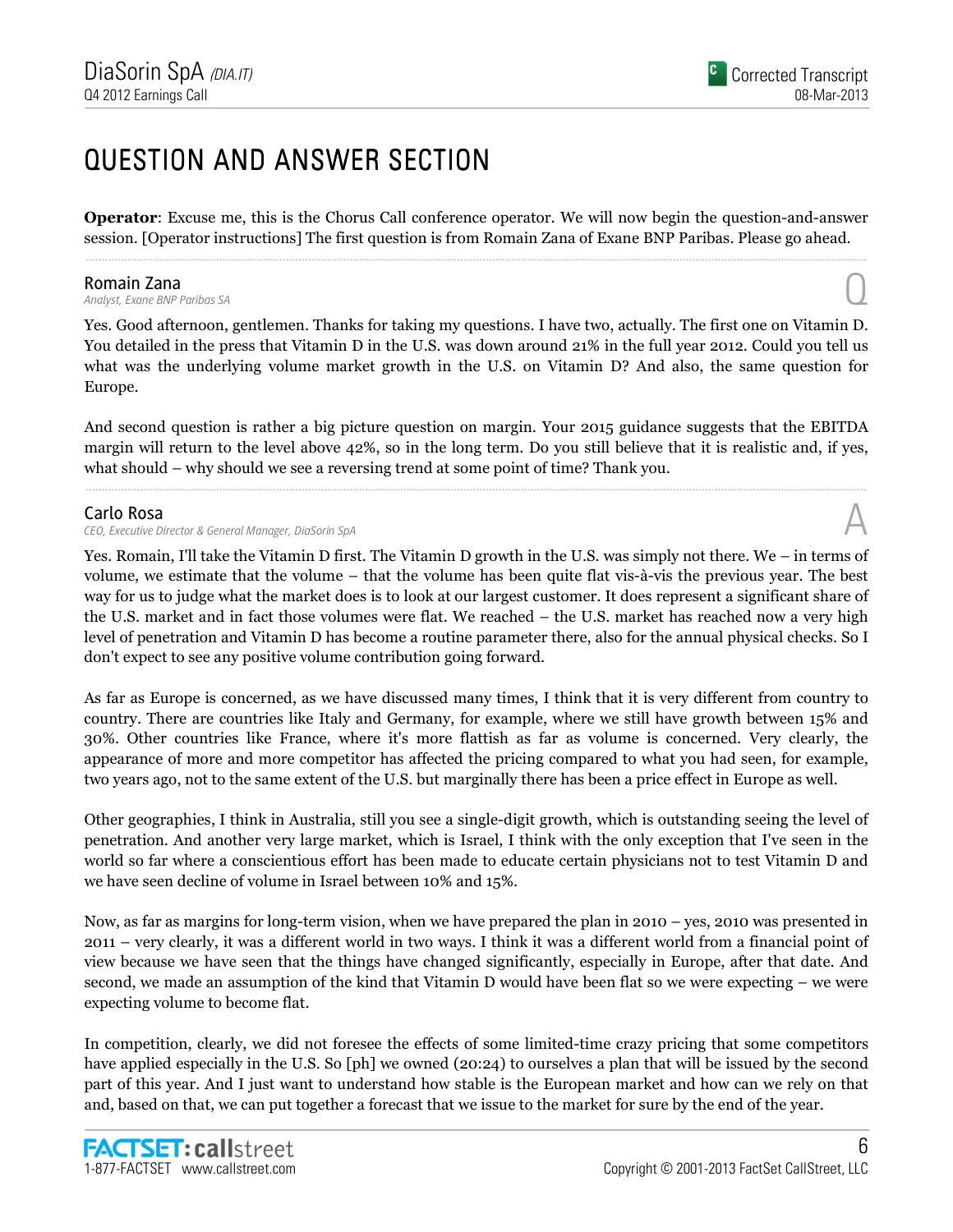**Romain Zana**<br>Analyst, Exane BNP Paribas SA **Romain Zana**<br>Analyst, Exane BNP Paribas SA  $\bigodot$ 

Just two follow-up question on that, if I may. For the guidance, am I right to understand that a nice target for you now would be sustain the level of margin looking forward?

### Carlo Rosa

CEO, Executive Director & General Manager, DiaSorin SpA

I think so. I think so, but there is one thing that we are doing internally and I will try to – let me say, to find a way at least to give you an indication how to model the business.

Very clearly, today, we have two businesses within DiaSorin. One is our immunoassay business, which is a business that is following a certain dynamic. And then, there is a start-up business, which is the molecular business that is absorbing investments, being a start-up, and is clearly growing at a different pace.

We will try to provide you with elements where we tell you how much out of the profitability of the – let me say, of the overall business is being eroded by the investments that we are making on the molecular because it becomes significant. It does clearly affect the profitability today, and I want to make sure that everybody that understands that some of the erosion not necessarily related to the Vitamin D, but is related to conscientious investments that this company is making to develop a molecular franchise.

**Romain Zana**<br>Analyst, Exane BNP Paribas SA **Romain Zana**<br>Analyst, Exane BNP Paribas SA  $\bigodot$ 

Okay. And very quickly on retaining the pricing. So you said that in the U.S., you expect a roughly flat volume. And on the pricing side, I mean, is the bulk of the pricing pressure is now behind us, or what would be the magnitude of the pricing pressure do you expect over the next couple of years?

### Carlo Rosa

CEO, Executive Director & General Manager, DiaSorin SpA

I feel the – I believe that the bulk of the pricing pressure is behind, meaning that the repositioning of the direct business that we have – has been throughout as we discussed in the last call, so in 2012, very clearly. Unfortunately, just mathematically, we will feel still some of the effect in 2013 because we will have the full year effect of pricing renegotiation. But the last call – or actually the contracts that we have signed today in the U.S. have a pricing which is in line with what we sell in all the major markets worldwide.

**Romain Zana**<br>Analyst, Exane BNP Paribas SA **Romain Zana**<br>Analyst, Exane BNP Paribas SA  $\bigodot$ 

Thank you very much. And sorry for having been a little bit long.

#### Carlo Rosa

CEO, Executive Director & General Manager, DiaSorin SpA

 $[indiscernible]$  (23:26).

Operator: The next question is from Luigi de Bellis of Equita SIM. Please go ahead.

Luigi de Bellis **Luigi de Bellis**  $\bigodot$ <br>Analyst, Equita SIM SpA





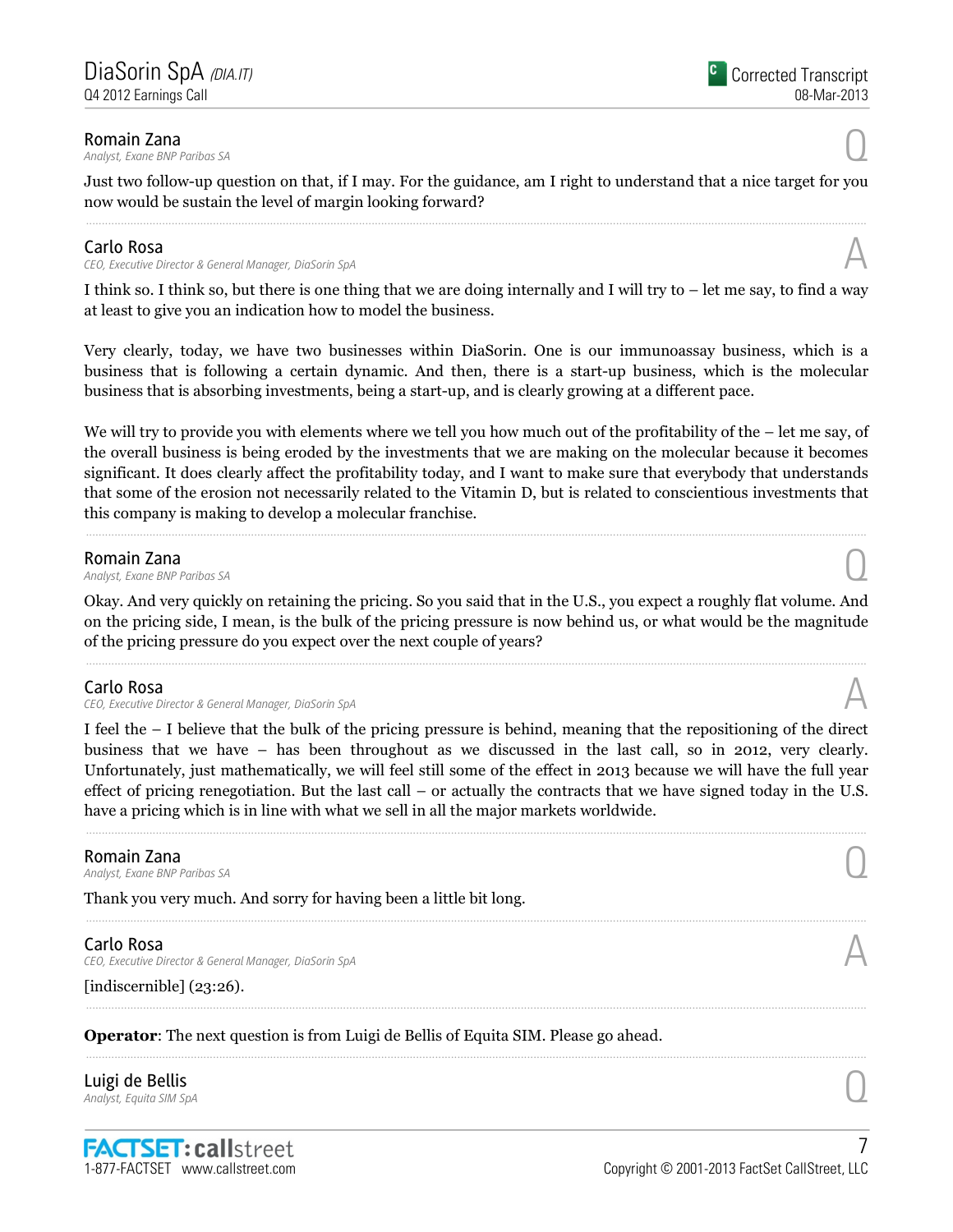Yes. Good afternoon. I have three questions. The first on CLIA ex-Vitamin D products, if is it possible to have an indication regarding the expected growth rate for this kind of product for 2013 and the main test expected to contribute on 2013.

The second question on Vitamin D, could you provide an update regarding the timing of the Vitamin D test approval in Japan and expected the contribution in 2013? And the last question on U.S. market, could you elaborate on your growth strategies for the U.S. market, both organically and, potentially, via acquisition? Thank you.

#### Carlo Rosa

CEO, Executive Director & General Manager, DiaSorin SpA

Yes. CLIA ex-Vitamin D, as you have seen, the growth is spectacular, I would say, with a 19%. And also, it's accelerating throughout the year. I believe – with, and without really giving any specific number, I believe the certainability of high double-digit growth for this product line is realistic.

Keep in mind that in 2013, we have the launch of the XL in two key strategic areas, one – which happened, by the way, already at the end of last year – one is China and the other one is Brazil. And these markets are clearly known Vitamin D markets. Plus, what has been really re-assuring for me, at least in the last two quarters, is the fact that in Europe we have seen a recovery. Let's hope it will last. But at least a stabilization, so we don't see erosion of volume any longer and, therefore, all the platforms – all the new business which is non-Vitamin D business that we added throughout 2012 is now able to show the contribution. There was a contribution also before, unfortunately it was taken out by the volume erosion that we have seen in Q1 and Q2. So high double-digit is something, I would feel comfortable with.

As far as the U.S. market strategy, very clearly, what we have been trying to do since the availability of this early is to rush and reposition our effort into non-Vitamin D sales. And the non-vitamin D products, although not be shown in the chart, but it grew over 30% versus previous year. We sold more than €10 million of non-Vitamin D products in the U.S. Unfortunately, the different scales still compared to the Vitamin D, so the ability to offset the Vitamin D loss in price is not there yet.

However, in order to increase the growth of sales development, as you know, we've started last year with a project to increase mainly in the U.S. We have a target of reaching 50 new assays available on the LIAISON XL starting from the current 25. We have – these products that we are bringing today, U.S. have divided into exempt products and in registered products. So, we're clearly focusing on the one that required the 510(k) approval. We got three so far. And I expect that in quarter one, we should get a way of – I'm just going by memory, I would say, between 6 and 10 additional that should be able to be either approved or being exempt – distributed in the U.S. market.

So, the strategy is clearly there. The products have been brought to the market, the XL. We now have, I think, more than 100 XLs installed in the U.S., and all the new placements, early on XL. Again, it takes a little time because of the size of the business of Vitamin D in the U.S.

Sorry, there was another question which was on Vitamin D, what was that?

**Luigi de Bellis**<br>Analyst, Equita SIM SpA **Luigi de Bellis**  $\bigodot$ <br>Analyst, Equita SIM SpA

Yes. It is...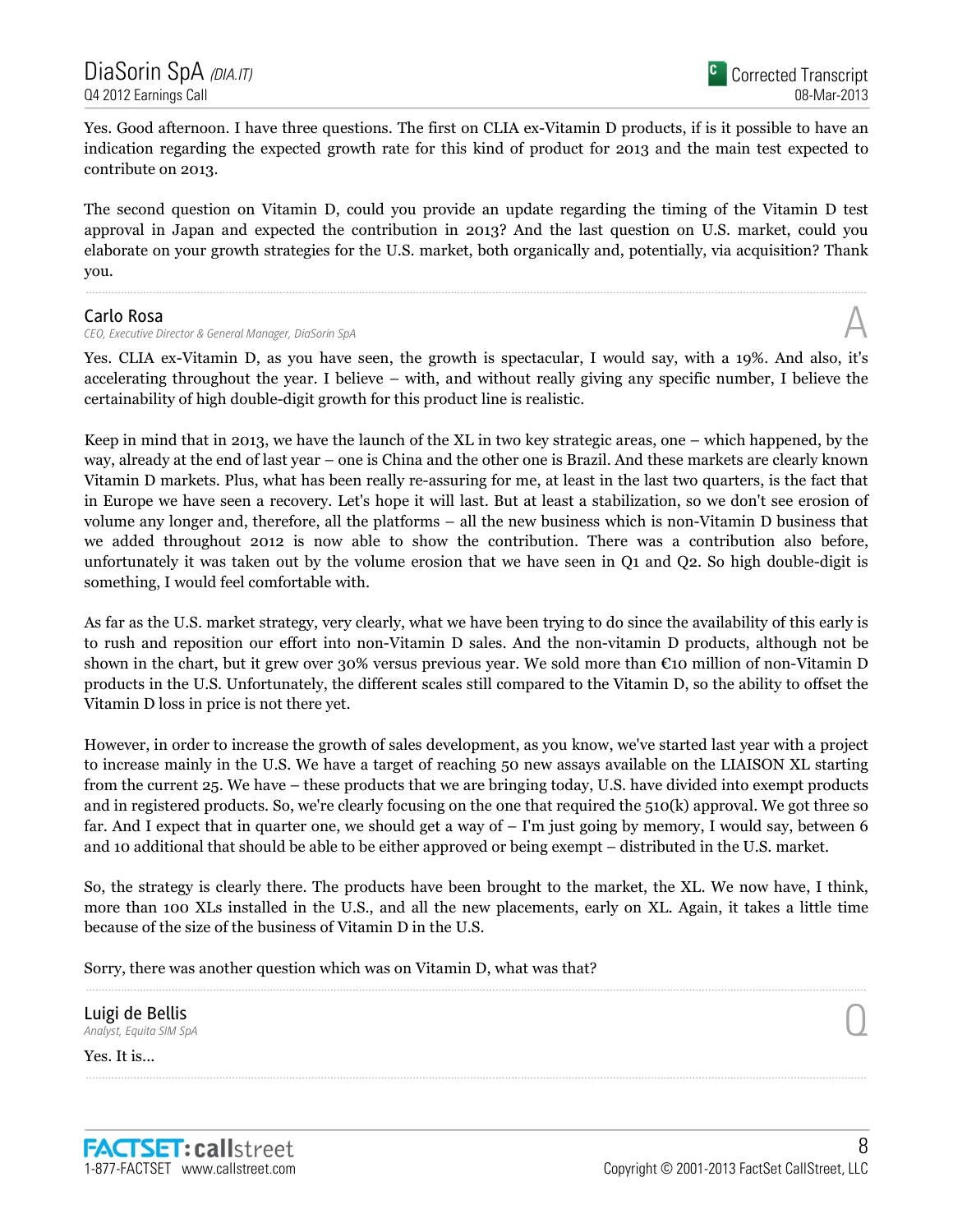#### Carlo Rosa

CEO, Executive Director & General Manager, DiaSorin SpA A

#### Japan, Japan, Japan.

### Luigi de Bellis **Luigi de Bellis**  $\bigodot$ <br>Analyst, Equita SIM SpA

Yes.

#### Carlo Rosa

CEO, Executive Director & General Manager, DiaSorin SpA

I am as frustrated, I believe, as everybody else. I expected – I hope I could be the good news by this conference call because we are just waiting for the Ministry to signal the approval. Unfortunately, we didn't get it. Our expectation in 2012 is that – in 2013, sorry, for Vitamin D in Japan is that once launched, we should get a contribution in, let say, between  $\epsilon$ 500,000 to  $\epsilon$ 1 million of revenues because of the relatively rapid adoption of these tests and because of the fact that we already have system installed in the big lab that's waiting for the orders to come in the reimbursement. It is Japanese bureaucracy. All we had to do was done, we're just waiting for Ministry to approve.

Luigi de Bellis<br>Analyst, Equita SIM SpA **Luigi de Bellis**  $\bigodot$ <br>Analyst, Equita SIM SpA

Thank you very much.

Operator: The next question is from Martin Wales of UBS. Please go ahead.

# **Martin R. Wales**  $\bigcirc$  **Q**  $\bigcirc$  **Q**  $\bigcirc$  **Q**  $\bigcirc$  **Q**  $\bigcirc$  **Q**  $\bigcirc$  *Analyst, UBS Ltd. (Broker)*  $\bigcirc$

**Martin R. Wales**<br>Analyst, UBS Ltd. (Broker)

Hi. Good afternoon. So I just got a quick clarification on your guidance, first of all. Now, you're talking about 2% to 4% constant exchange rate for annual revenue growth. Is that including or excluding the  $\mathfrak{C}_5$  million from molecular diagnostics? And a similar some question on EBITDA, when you're talking about flat EBITDA, is that including or excluding the  $€6$  million loss?

#### Carlo Rosa

CEO, Executive Director & General Manager, DiaSorin SpA

Martin, it's both yes and yes. Yes, it does include  $\epsilon_5$  million of molecular. Yes, the flat EBITDA includes the  $\epsilon_6$ million erosion which is related to the negative contribution or absorption of the start-up Molecular business.

# **Martin R. Wales**  $\bigcirc$  **Q** analyst, UBS Ltd. (Broker)

**Martin R. Wales**<br>Analyst, UBS Ltd. (Broker)

Okay. And in terms of Vitamin D pressure still to come in 2013, I know – I appreciate [indiscernible] (30:16) could be there's an effect from the fact you didn't lock in all the prices at the beginning of 2012. How much of a headwind is that 2013 to the extent you're prepared to quantify?

......................................................................................................................................................................................................................................................

#### Carlo Rosa

CEO, Executive Director & General Manager, DiaSorin SpA

The line is not very clear.







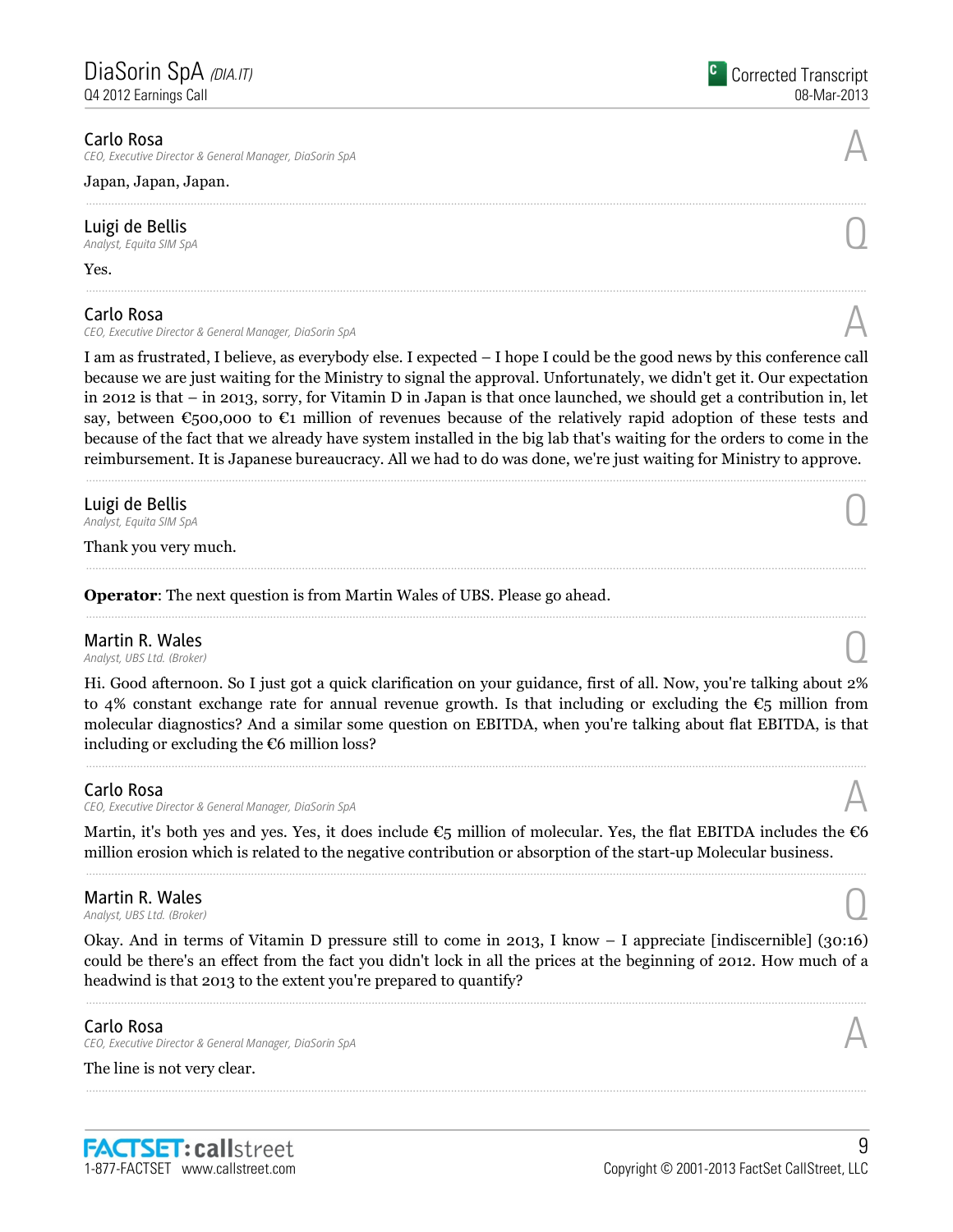### **Martin R. Wales**<br>Analyst, UBS Ltd. (Broker) **Martin R. Wales**  $\bigcirc$  **Q** analyst, UBS Ltd. (Broker)

Sorry. I'm trying to ask you to quantify the further pressure on revenues from Vitamin D in 2013 given that you've seen the full effect of the last round of price cuts at the end of 2012. Assuming there are no more price cuts for Vitamin D, how do we think about that franchise developing across 2013?

#### Carlo Rosa

CEO, Executive Director & General Manager, DiaSorin SpA

Listen, ballpark, I expect that the effect in 2013 will be in excess of  $\epsilon$ 10 million.

### Martin R. Wales **Martin R. Wales**  $\bigcirc$  **Q** analyst, UBS Ltd. (Broker)

Okay, that's clear. In terms of your molecular diagnostics franchise, does it breakeven in 2014 or is that too early to think about it breaking even?

......................................................................................................................................................................................................................................................

#### Carlo Rosa

CEO, Executive Director & General Manager, DiaSorin SpA

I think it will breakeven. But as we speak, to be honest with you, I'm more concerned about sales development. Now, this is – if you think about it, if we had to buy any sort of start-up [ph] training (31:37) to have, let's say, technology for molecular without revenues, one would say in excess of  $\epsilon$ 100 million, that is what the price tag today associated with anybody claiming to have something. Okay, we decided to go different way, we decided to develop it internally with – through R&D efforts and licensing, so there was a cost – there is a cost associated with this, which is in OpEx.

There, I think, that in terms of size and profitability, DiaSorin has enough resources to fund all of this. So I'm not really worried necessarily about breaking even but I'm worried about developing an installed base of LIAISON IAM system and extraction business because I know that the profitability will come. And I know it because the standard cost of manufacturing, which is a very relevant part of this path that we took, is extremely favorable. So today, the effect that you would see is the OpEx effect that you need as a set-up costs on a relatively small business and it's going to diluted further when the business will grow.

### **Martin R. Wales**<br>Analyst, UBS Ltd. (Broker) **Martin R. Wales**  $\bigcirc$  **Q** analyst, UBS Ltd. (Broker)

Okay. Could you give us a little color on how successful your new gastrointestinal infections franchise has been so far and what you now expect from that?

#### Carlo Rosa

CEO, Executive Director & General Manager, DiaSorin SpA A

You mean the [ph] two assay (33:05), right?

Martin R. Wales **Martin R. Wales**  $\bigcirc$  **Q** analyst, UBS Ltd. (Broker)

Yes.

Carlo Rosa CEO, Executive Director & General Manager, DiaSorin SpA

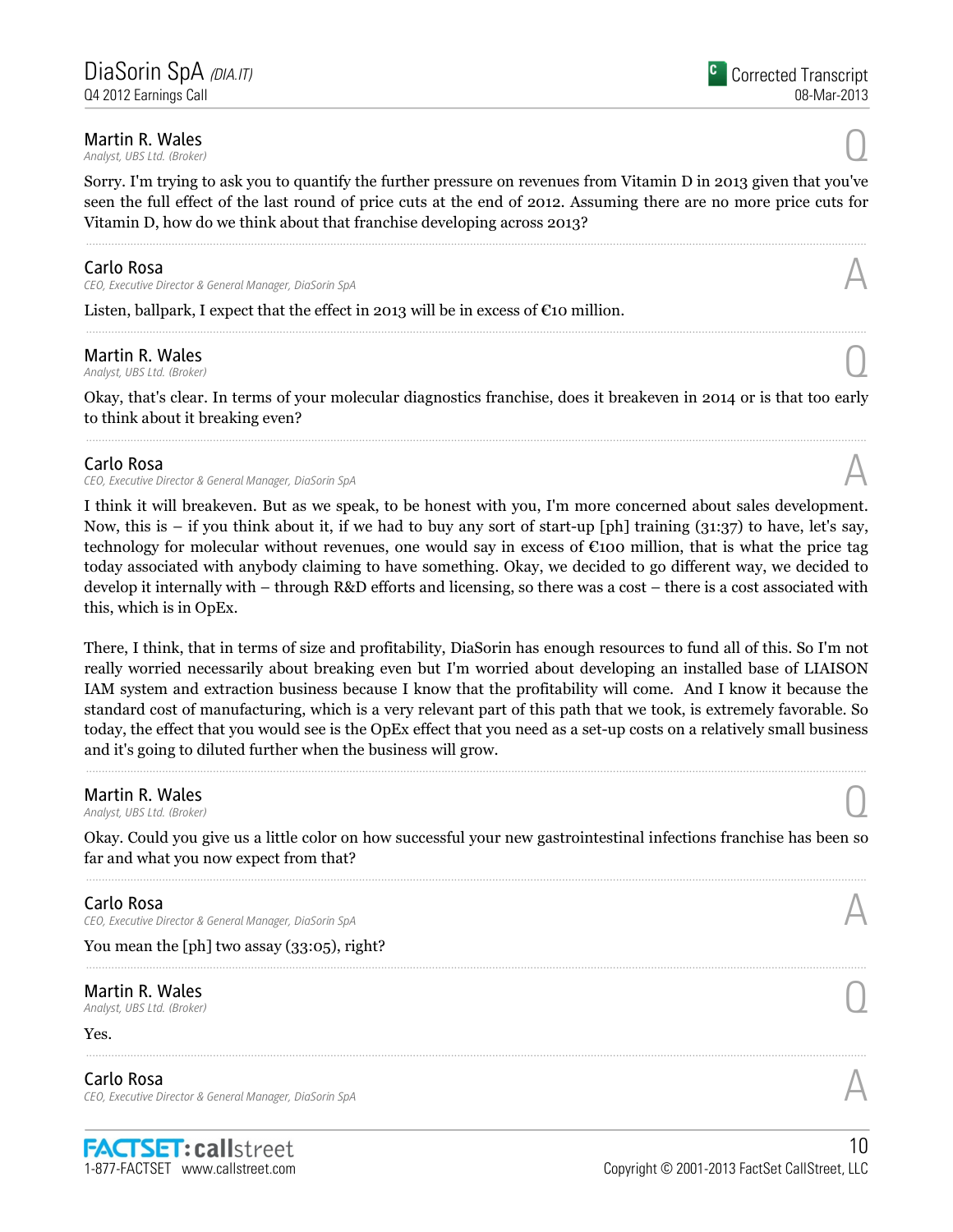I think that we spent an awful amount of time in developing awareness; awareness, meaning that going to labs and providing – breaking the news that they can switch over into our platform. Unfortunately, until the beginning of quarter four when we launched the GDH assay, we hadn't a complete panel, because the current guideline, especially for C. diff, requires the use of two assays, GDH as a screening and C. diff as a reflex. And we had the C. diff but we just added the GDH.

So I expect that with lots of successes, so we had installations, we have customers, I expected to see the impact in terms of revenue generation in 2013 because now we have the full panel. Now, also, there is a reason for other customers to implement [ph] routine (34:12) on the assay and switch over from the current assays to full automation. Keep in mind – remember that one of the fundamental assumptions that we had was – has been proven right; the end user price for this product is extremely high. But the profitability of this line is there.

### **Martin R. Wales**<br>Analyst, UBS Ltd. (Broker) **Martin R. Wales**  $\bigcirc$  **Q** analyst, UBS Ltd. (Broker)

So if I read you right, we're about five months into when you had full panel that you needed. Can you give us any color on how you progressed in recent months?

#### Carlo Rosa

CEO, Executive Director & General Manager, DiaSorin SpA

I don't think I want to comment on progression, Martin. I think that we will comment on development of the stool assay going forward throughout 2013.

I'm feeling comfortable again for two reasons. Now, the basic menu is there and I think there are three more products which are expected to be launched in 2013. I think that pricing is extremely favorable and extremely well received by customers because they are able to pay for automation, so very high margin contribution even if with big products there is a royalty being associated with it which goes back to, in some cases, to Meridian, as we have disclosed, and there is no competition to the [indiscernible] (35:39). So, we will comment about these in – when the quarters will develop.

### **Martin R. Wales**<br>Analyst, UBS Ltd. (Broker) **Martin R. Wales**  $\bigcirc$  **Q** analyst, UBS Ltd. (Broker)

Okay. And just a final question on your U.S. strategy, following up on previous question. When you – how long do you think it will take you to get from 25 assays to 50 assays and anything you'd particularly highlight as real opportunities in the U.S. that you'll be able to take advantage of from these new product launches?

......................................................................................................................................................................................................................................................

### Carlo Rosa

CEO, Executive Director & General Manager, DiaSorin SpA

As I said before and originally, we have a target in mind to get to 50 assays reasonably by, I would say, mid next year. I expect that as soon as the  $510(k)s$ , the first three ones already came in, as soon as the  $510(k)s$  will come back and be approved, we will have – we will pick up momentum. As said, there are a bunch of exempted products which are ready because they are related just to internal validation studies, these have all been done and ready to be launch. However, we cannot introduce this to the market until the 510(k) products will not be approved. So I will say Q1 and Q2 are good quarters when we will start to see completion of the panel and moving forward.

Don't forget though that today we have something very interesting in DiaSorin in the U.S., which is now the full migration and the viability of a good portion of the infectious disease assay that we have available under LIAISON now are being migrated to the LIAISON XL. And so, we have -notwithstanding the fact that we are making some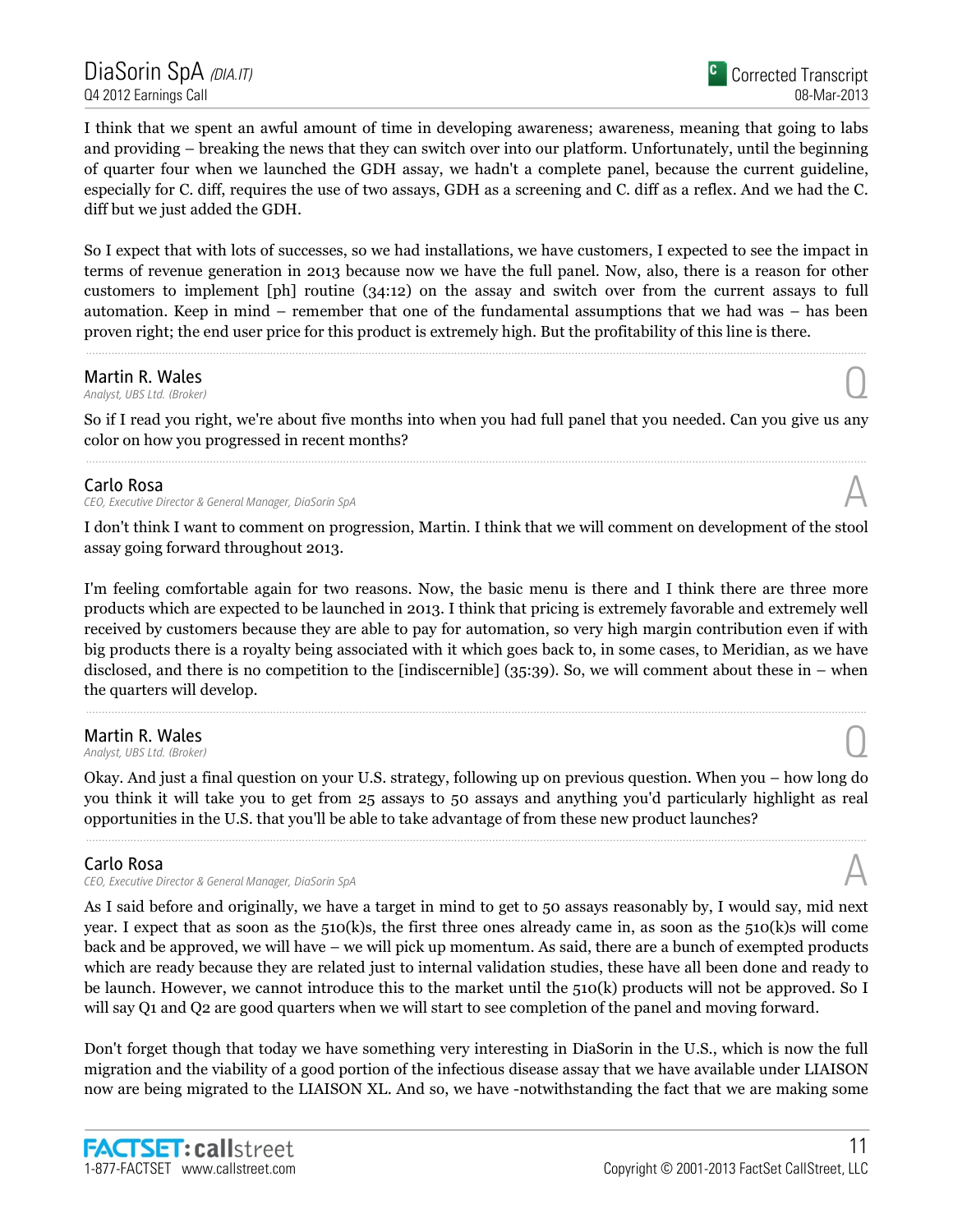of the new assays, we do have all the existing assays now available on the platform. And then, we can start a strategy clearly to go after the hospital-based business using LIAISON XL.

Okay. One of the problems, as we discussed before, about the U.S. is that the size of the Vitamin D business is so significant that we need to continue to develop our existing sales and revenues associated with non-Vitamin D in order to be able to stabilize and affect and see growth again coming from the U.S. market.

### **Martin R. Wales**<br>Analyst, UBS Ltd. (Broker) **Martin R. Wales**  $\bigcirc$  **Q** analyst, UBS Ltd. (Broker)

Okay. Thank you.

Operator: The next question is from Peter Welford of Jefferies. Please go ahead.

Peter J. Welford<br>Analyst, Jefferies International Ltd. Peter J. Welford  $\bigcap_{\text{Analytic}.\text{A}\text{radius}$  is international Ltd.

Hi, yes. Thanks for taking the questions. So firstly, just on molecular diagnostics then, if we come back to, I guess, Martin's question on the  $\epsilon$ 6 million loss. I mean that suggests from the comments you've made sort of operating spend on this business is about €10 million, I think, this year. That €10 million, if you like, on sales and marketing, investment and building of this franchise, is that then leverageable or should we see that – is that cost base just the initial sort of infrastructure in place, do we anticipate it to grow in the future too?

And then, secondly, on the sort of overall revenue growth of 2% to 4%, I guess I'm just trying to understand the levers in that outlook in so far as you said obviously now that the non-Vitamin D businesses has surpassed Vitamin D, which suggests therefore that if that's going to continue growing at double-digit, that that business alone should be able to drive some pretty good top line growth. So, I guess I'm wondering what is the headwind, if you like, the business – is going to be the biggest headwind during 2013 to result in an overall sort of potentially 2% growth on the top line. Thank you.

#### Carlo Rosa

CEO, Executive Director & General Manager, DiaSorin SpA

Okay. Yes. You need to keep in mind that, today, there is a third component to our business, which is the traditional ELISA and the Murex business, which are still represent, I think, altogether, €70 million, €80 million worth of business.

That business have two components. One is to do with Murex, which is, let me say, a relatively steady business. No growth. Very clearly is not a growth contributor, but is a fantastic cash cow and a lot of strategic important, core asset, we discussed many times. But then, there is the remaining business, which is traditional RIA and ELISA, which is declining. Declining then – so there's some headwind that we need to face year-on-year. It is declining simply because the technology is disappearing and some of these RIA technologies are already dying off.

So, when you look at 2% to 4%, you need to take into component three elements of the business: very strong growth of non-CLIA – sorry, CLIA and non-vitamin D, the headwind related to Vitamin-D; then, Murex, which is stable; and the traditional business which is declining, a great cash cow but is declining.

Your second question was on molecular. And I think if I understand correctly, you said are you done – I mean is this the cost that you're going to incur – that you will continue to incur into or this is going to materially increase. Is this the sense of your question?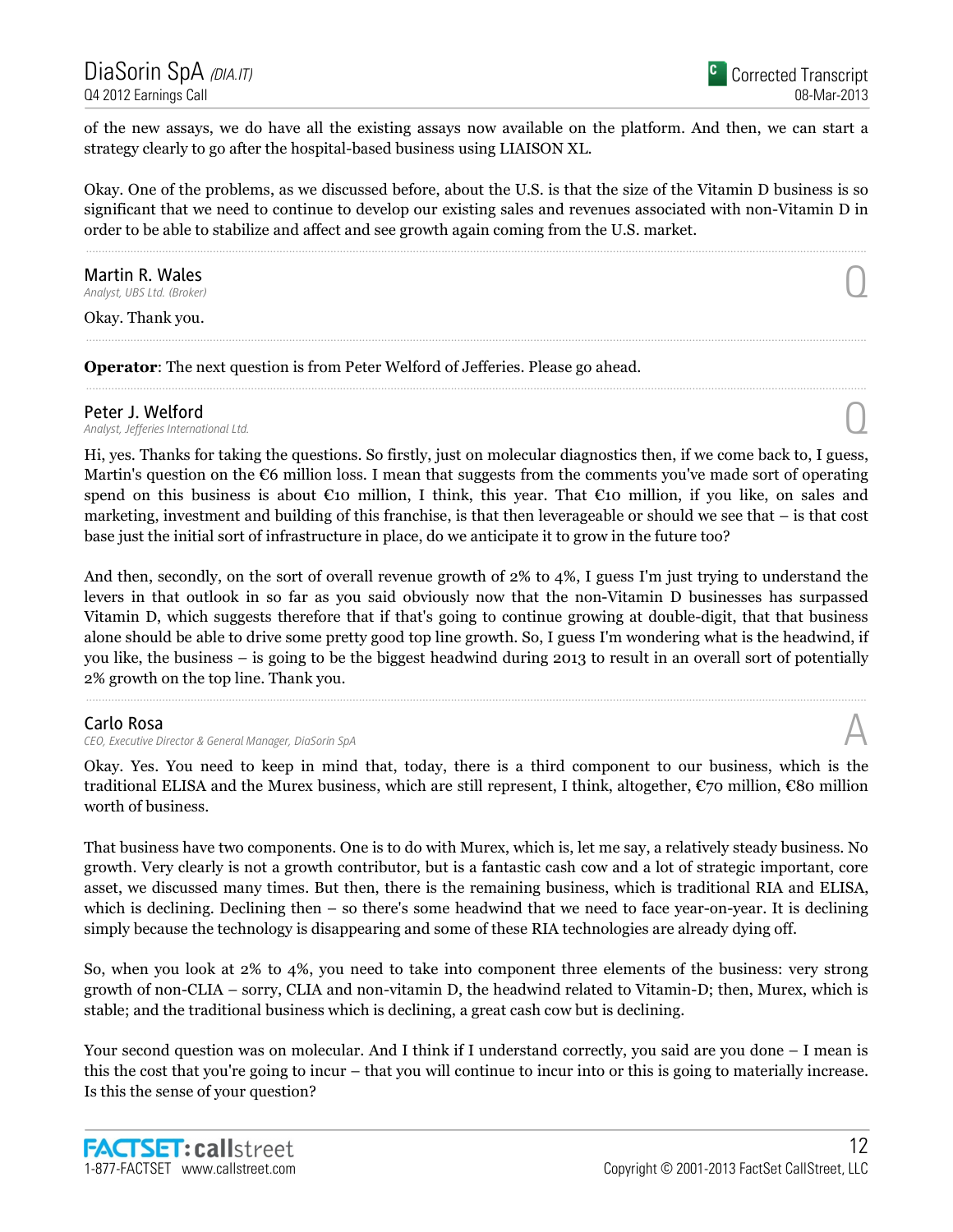**Peter J. Welford**<br>Analyst, Jefferies International Ltd. Peter J. Welford  $\bigcap_{\text{Analytic},\text{Lefferies International Ltd.}}$ 

Yes, exactly. I think it's about  $\epsilon$ 10 million by looking at the back of the envelope. If you take – so, I was just trying to work out how that €10 million could evolve over time?

### Carlo Rosa

CEO, Executive Director & General Manager, DiaSorin SpA

Listen, I've seen that there was a – that this is of the top. So we're going from pretty much zero to  $\epsilon$ 10 million, and this is a result of research and development. But I would say, lately, especially starting in quarter four, I think the same is mainly to do with the set up of the commercial organization.

Now, today, we have a commercial organization set up in Europe, U.S. and Australia. It is, in a sense, some countries minimalistic, meaning that we hire people from competition, we put together small teams and we are starting promotion with these people. Very clearly, as soon as the revenues will come – and in order to push revenues up, where we expect them to go, we're willing to invest in  $-$  I'm not expecting a big investment in research and development, but I expect that the marketing and sales costs will grow and will continue to grow proportionally to the growth of revenues.

One thing of this molecular business that you need to understand is that salaries, especially associated with sales people, are significantly higher than what you pay for the traditional business. And this is very simple to explain; most these sales people are PhDs, because this is the – this is still a sale which is strongly associated with the content rather than system.

Peter J. Welford<br>Analyst, Jefferies International Ltd. Peter J. Welford  $\bigcup_{\text{Analytic}(\text{A})}$  analyst, Jefferies International Ltd.

That's great, thanks. So, could I just follow up with one other quick one, which is on Murex? We saw a quite a big decline in the fourth quarter. I realize 4Q in 2011 was abnormally strong, if you like. Is that the only effect what we're seeing in Murex with the drop-off in 4Q or was there some other factor? That's it then. Thank you.

#### Carlo Rosa

CEO, Executive Director & General Manager, DiaSorin SpA

No, it has to do with two things. As we discussed before, and this is in Brazil, because if you remember, Brazil is big – is a good portion of our Murex business, along with China. And the second thing had to do with shipments that happened in Q4 last year and simply for a matter of seasonality did not happen.

Overall, you have seen the business of Murex have been flattish so – and I expect it to continue to be a very nice opportunistic business, very profitable for us. But again, if you remember, we bought this business for a different reason, which was to give more creditability to our effort on Hepatitis and HIV which clearly does result into growth of the Hepatitis brand under LIAISON XL.

......................................................................................................................................................................................................................................................

Peter J. Welford<br>Analyst, Jefferies International Ltd. Peter J. Welford  $\bigcap_{\text{Analytic}.\text{A}\text{radius}$  is international Ltd.

Great, thank you.

Operator: The next question is from Maura Garbero of One Investments. Please go ahead.



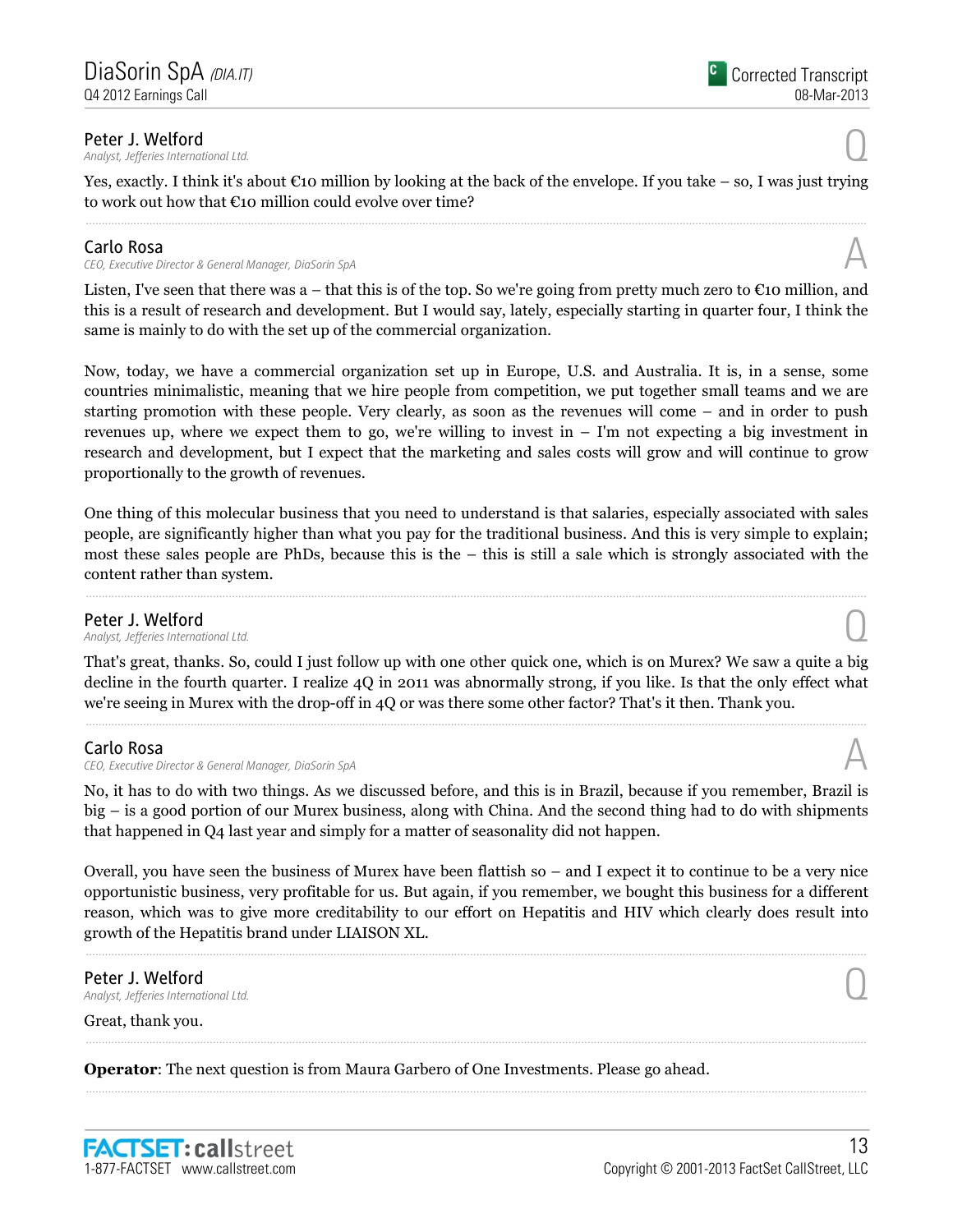**Maura Garbero**<br>Analyst, One Investments Holding SAGL **Maura Garbero**<br>Analyst, One Investments Holding SAGL  $\bigcup$ 

Good afternoon and thanks for taking my question. The first one is on the instruments. Can you possibly give us an indication of what we should expect in 2013 compared to 2012 in terms of instruments on total revenues?

And the second question, how many of those new placement will be sold rather than only placed, as you traditionally did, as you are growing more into emerging markets?

And the final question, would it be possible to have the breakdown by technology, the top line, as you were used to report? I mean, including Murex, because nowadays it seems that CLIA contributes to 73%, but at the nine-month was around 67%, but then I realized that you changed the performance of that [indiscernible] (45:21)

#### Carlo Rosa

CEO, Executive Director & General Manager, DiaSorin SpA

Okay. In terms of what should be the weight of instrument sales, so, remember, it has been 10%. And I think that for your modeling, you should continue to use 10%. It could be – it could go up and down, depending on different quarters. And in 2012, it has been more significant simply because we launched the LIAISON XL in certain geographies where we act through distribution. And that is why you've seen spikes, especially as we've discussed in Q4 where, as I said before, instruments EBITDA represent twelve-point – I think – five-percent of total revenues.

What was the second question again? The weight of CLIA versus non-CLIA?

**Maura Garbero**<br>Analyst, One Investments Holding SAGL **Maura Garbero**<br>Analyst, One Investments Holding SAGL  $\bigcup$ 

Yes, yes. If you look at the breakdown of your revenues by technology, you're now netting Murex which is a different contribution than what it used to be?

#### Carlo Rosa

CEO, Executive Director & General Manager, DiaSorin SpA

I'd say, CLIA is 73.5% versus 10% of ELISA and 4% RIA.

**Maura Garbero**<br>Analyst, One Investments Holding SAGL **Maura Garbero**<br>Analyst, One Investments Holding SAGL  $\bigcup$ 

And that compares – using the same breakdown, that compares to the nine months? Because of the nine months, looking at the same table, the figure was 67%? ......................................................................................................................................................................................................................................................

#### Carlo Rosa

CEO, Executive Director & General Manager, DiaSorin SpA

You mean in the quarter, right? You want to know the weight in the quarter?

### **Maura Garbero**<br>Analyst, One Investments Holding SAGL **Maura Garbero**<br>Analyst, One Investments Holding SAGL  $\bigcup$

Yes.



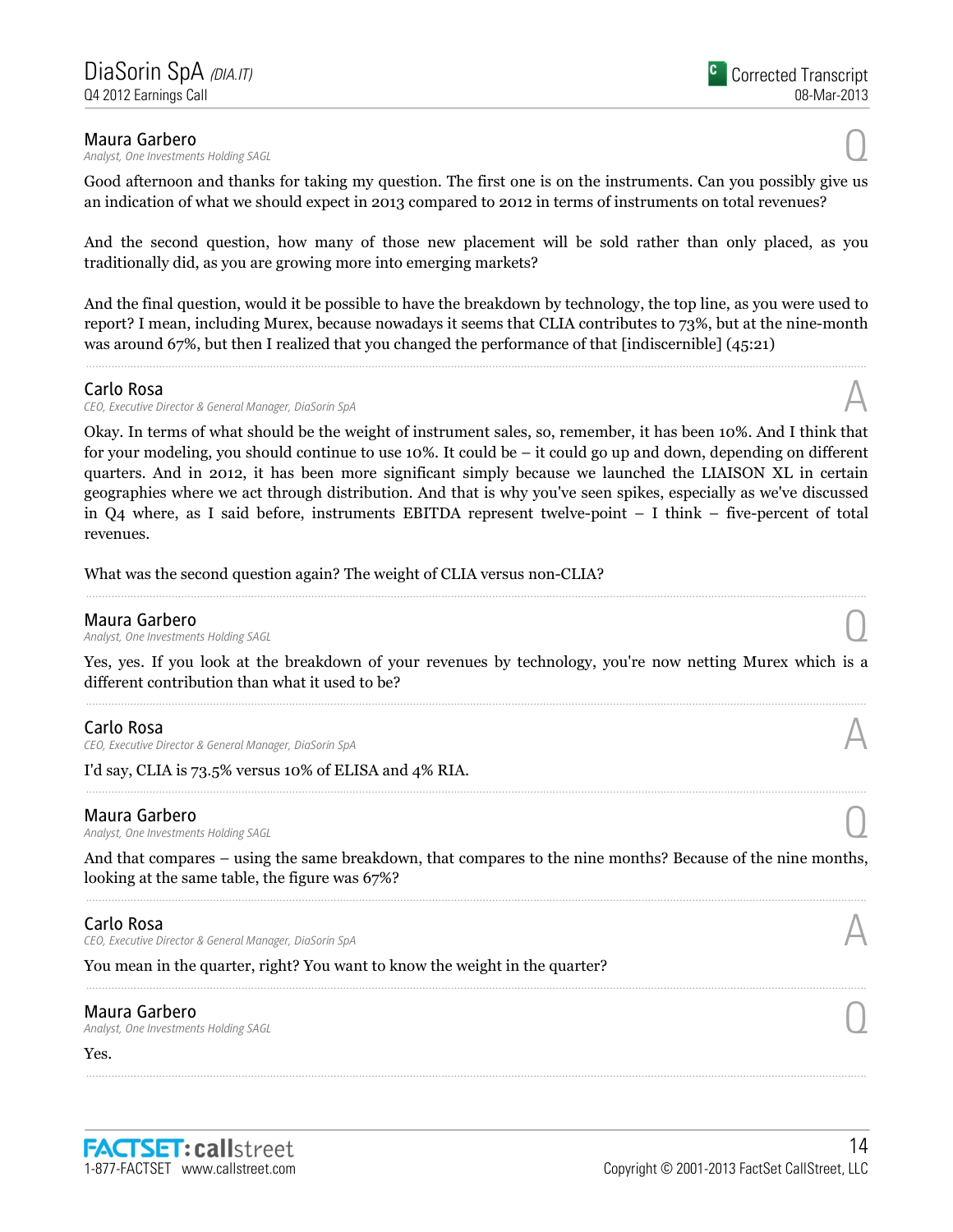#### Carlo Rosa

CEO, Executive Director & General Manager, DiaSorin SpA

#### I don't think I have it – I don't think I have it with me. I would...

**Maura Garbero**<br>Analyst, One Investments Holding SAGL **Maura Garbero**<br>Analyst, One Investments Holding SAGL  $\bigcup$ 

It's just because you used to give it including Murex and now it seems that you are taking out Murex.

#### Carlo Rosa

CEO, Executive Director & General Manager, DiaSorin SpA A

Yes.

**Maura Garbero**<br>Analyst, One Investments Holding SAGL **Maura Garbero**<br>Analyst, One Investments Holding SAGL  $\bigcup$ 

So that leaves a pretty different breakdown between CLIA and ELISA, but it doesn't matter. And then, if you just come back to the final question I had on the instruments, how many of the instruments will be sold and placed of the 500 – or more than 500 new placements you're targeting?

### Carlo Rosa

CEO, Executive Director & General Manager, DiaSorin SpA

I believe, listen, probably, a quarter of those will be sold and the rest will be placed. I'm just going by memory because I don't have the data of the plan in front of me. But I would say that these could be a realistic number.

**Maura Garbero**<br>Analyst, One Investments Holding SAGL **Maura Garbero**<br>Analyst, One Investments Holding SAGL  $\bigcup$ 

Thank you.

Operator: The next question is from Maja Pataki of Kepler. Please go ahead.

#### Maja S. Pataki

Analyst, Kepler Capital Markets SA (Switzerland) Q

Yes, good afternoon, gentlemen. I have, actually, only one question left since everything has been asked before. I was just wondering if after the first – initial few weeks, months, on the molecular side, you could give us a bit of an update on the feedback you received from existing clients. And as I recall, you're planning to target new customer and new market segment. I was wondering if you have already some feedback and if you would be willing to share that with us. Thank you.

### Carlo Rosa

CEO, Executive Director & General Manager, DiaSorin SpA

I think that, so far, we have – I would – again, going by memory, I would say between 10 systems and 20 systems which are being installed in different geographies. And installations have been mainly driven by the infectious disease, [ph] which have the total debt – have been (49:29) installed.

Very clearly, being new comer to this field, what it takes now is time for customers to do the evaluation around comparisons to PCR, and we expect to have a publication coming out of these initial evaluation which has





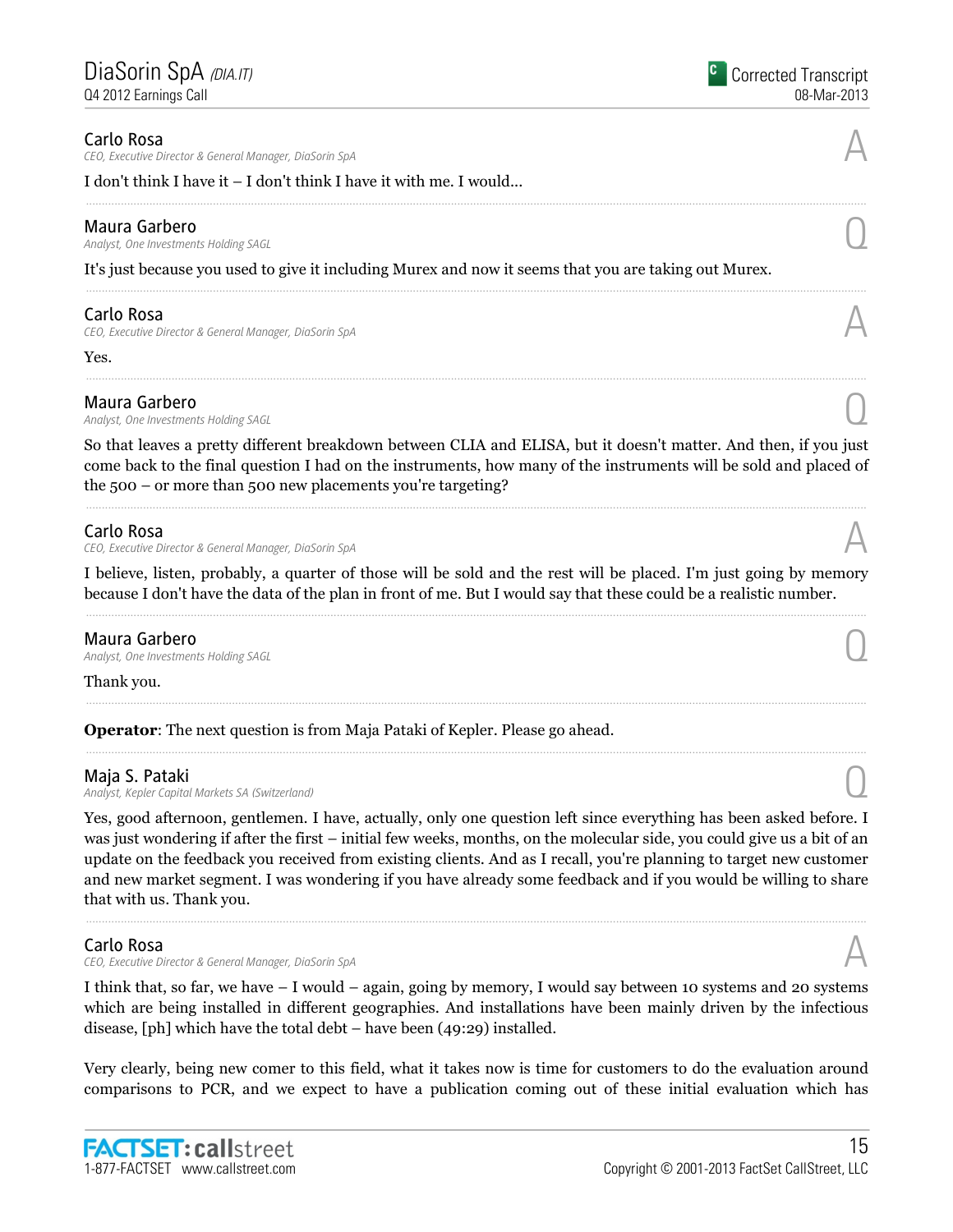happened, I would say, mainly in England and in – now in Germany and Italy, which are in this sense very sophisticated market.

So today, we are putting the effort in building awareness of the technology and the brand. And so far, I would say, so good.

#### Maja S. Pataki

Analyst, Kepler Capital Markets SA (Switzerland) Q

And just a quick follow-up on that. Did you encounter any reaction that you didn't expect? I mean something that had significant impact on your strategy going forward?

#### Carlo Rosa

CEO, Executive Director & General Manager, DiaSorin SpA

I don't know what you mean about this. I think, to be honest with you, I'm very pragmatic, so I think it will be very difficult to make a final assessment either on a bad reaction or getting excited on a good reaction. I think that we started the deployment, we are running clinical studies, we are running evaluations.

And as said, I don't see any roadblock in terms of our strategy. What I see – what I see is – clearly, is that this is not a typical sale as it happens with LIAISON XL, where the level of sophistication of the evaluation on the customer is different. In that case, quality and results are given for granted, so it's more – the discussion has more to do with the flow of lab and efficiency. In this case, you're back to where immunoassay was 30 years ago. So, it's more content and analytical results, and this is why it takes time for this customer to run the evaluation.

Keep in mind that the other thing which is relevant is that for lots of these products, you study evaluation from fresh blood and not from frozen blood, which means that in order to evaluate, you need to enroll patients, collect samples. It's a completely different business. It's really more research and development-driven rather than productivity and workflow. So, so far, so good.

Maja S. Pataki<br>Analyst, Kepler Capital Markets SA (Switzerland) Maja S. Pataki<br>Analyst, Kepler Capital Markets SA (Switzerland) Quantity of the State of the State of State of the State of T

Thank you.

Operator: The next question is from Sachin Soni of Kempen. Please go ahead.

**Sachin Soni**<br>Analyst, Kempen & Co. NV (Broker) **Sachin Soni**<br>Analyst, Kempen & Co. NV (Broker)  $\bigodot$ 

Good afternoon, everyone. My question is regarding new system installed guidance. Looking at what you installed, roughly 125 in Q4, is 500 not a bit too low or – since it's globally? And then, the other thing is, is it the global target or is it just a key countries' target? Thank you.

#### Carlo Rosa

CEO, Executive Director & General Manager, DiaSorin SpA

Listen, I think that 500 is a very – is a good number, especially in the current environment. And clearly, this is for global use. We open up more markets than we used to have before, so we have more access to bigger market. But I believe that overall, 500 is a reasonable target for the organization.